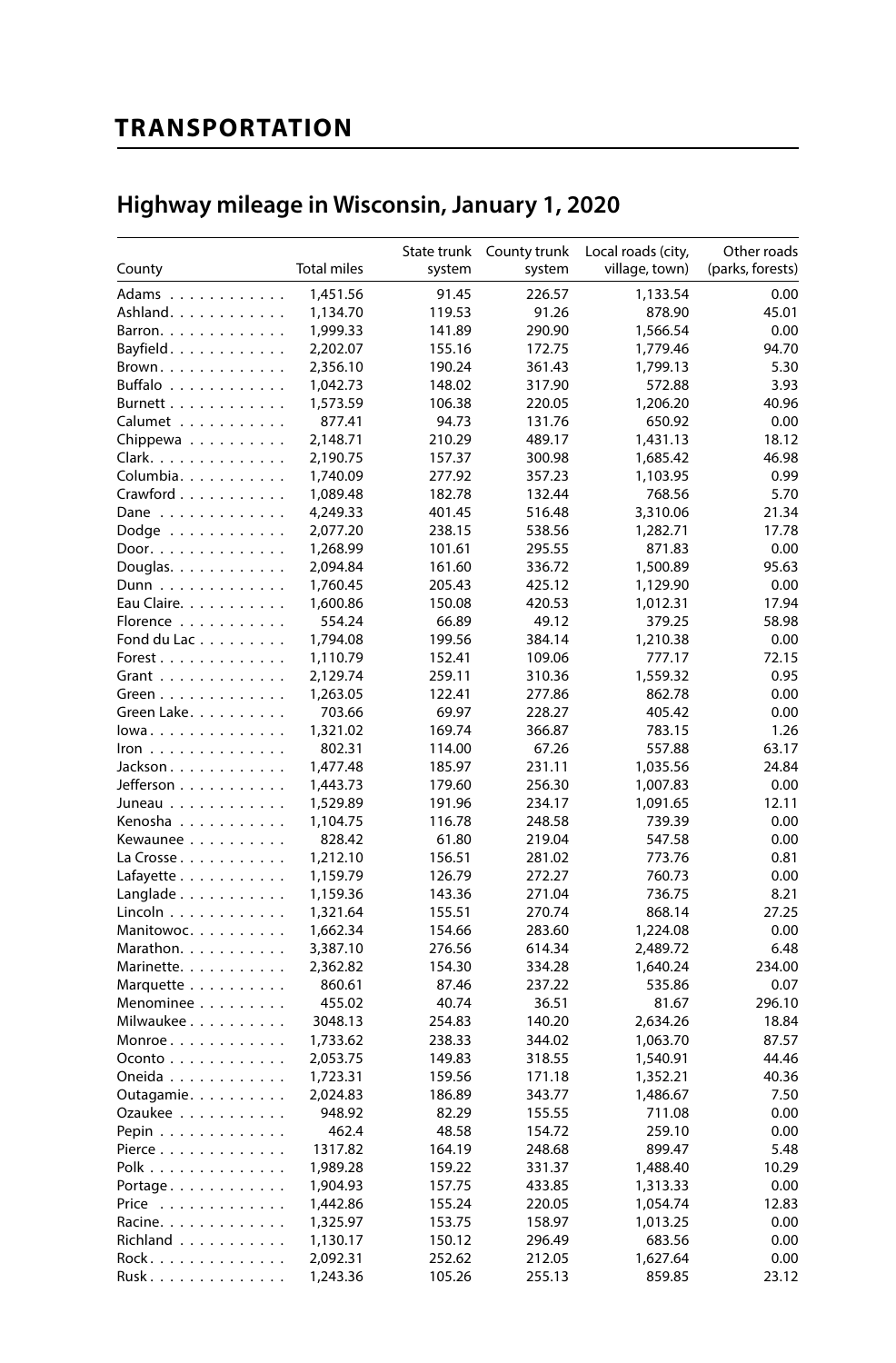| County                      | <b>Total miles</b> | State trunk<br>system | County trunk<br>system | Local roads (city,<br>village, town) | Other roads<br>(parks, forests) |
|-----------------------------|--------------------|-----------------------|------------------------|--------------------------------------|---------------------------------|
| St. Croix. $\ldots$ .       | 1,951.55           | 205.07                | 334.48                 | 1,410.32                             | 1.68                            |
| Sauk.                       | 1.906.98           | 221.51                | 308.35                 | 1.296.98                             | 80.14                           |
| Sawyer                      | 1,508.35           | 161.32                | 228.94                 | 1.092.77                             | 25.32                           |
| Shawano                     | 1.766.27           | 178.83                | 293.58                 | 1.252.36                             | 41.50                           |
| Sheboygan.                  | 1,565.11           | 166.71                | 449.13                 | 949.27                               | 0.00                            |
| Taylor                      | 1,458.08           | 110.22                | 248.37                 | 1.081.75                             | 17.74                           |
| Trempealeau.                | 1,370.24           | 176.46                | 291.53                 | 893.48                               | 8.77                            |
| Vernon                      | 1.655.45           | 214.03                | 285.22                 | 1.153.68                             | 2.52                            |
| Vilas                       | 1,562.81           | 136.27                | 204.25                 | 1.135.02                             | 87.27                           |
| Walworth.                   | 1,538.27           | 216.11                | 193.25                 | 1,128.91                             | 0.00                            |
| Washburn                    | 1,416.69           | 137.16                | 198.65                 | 982.04                               | 98.84                           |
| Washington                  | 1,545.60           | 181.74                | 177.78                 | 1,186.08                             | 0.00                            |
| Waukesha                    | 3,109.97           | 217.07                | 406.00                 | 2,486.90                             | 0.00                            |
| Waupaca                     | 1.663.10           | 197.38                | 333.46                 | 1.132.26                             | 0.00                            |
| Waushara.                   | 1,331.28           | 132.32                | 333.46                 | 865.50                               | 0.00                            |
| Winnebago                   | 1,581.61           | 168.01                | 217.46                 | 1.196.11                             | 0.03                            |
| $Wood \ldots \ldots \ldots$ | 1,798.37           | 185.88                | 324.22                 | 1,275.66                             | 12.61                           |
| Total.                      | 115,673.52         | 11,744.72             | 19,821.27              | 82,259.90                            | 1,847.63                        |

# Highway mileage in Wisconsin, January 1, 2020, continued

Source: Wisconsin Department of Transportation, Division of Transportation Investment Management, departmental data, October 2020.

## Wisconsin road mileage, January 1, 2020

| System                              | Miles Percent | Surface                                        | Miles Percent |
|-------------------------------------|---------------|------------------------------------------------|---------------|
| State trunk highways 11,745         | 10.2          | Bituminous or higher 91,578                    | 79.2          |
| County trunk highways 19,821        | 17.1          | Gravel or soil-surfaced. 16.515                | 14.3          |
| City streets. $\ldots$ . 14,015     | 12.1          | Sealcoat 5,726                                 | 5.0           |
| Village streets 6,728               | 5.8           | Graded and drained $\ldots$ , $\ldots$ , 1.732 | 1.5           |
| Town roads 61,516                   | 53.2          | Unimproved 122                                 | 0.1           |
| Park, forest, and other roads 1,848 | 1.6           | Total. 115,674                                 | 100.0         |
| Total. 115,674                      | 100.0         |                                                |               |

Source: Wisconsin Department of Transportation, Division of Transportation Investment Management, departmental data, October 2020.

# Wisconsin harbor commerce tonnage, 2019

|                            | Crude      |                          |                   |           | Petro-  |                            | Mfd      |                  |
|----------------------------|------------|--------------------------|-------------------|-----------|---------|----------------------------|----------|------------------|
|                            | inedible   |                          |                   |           | leum    | Chemi-                     | equip.,  |                  |
|                            | materials  |                          |                   | Food      | and pe- | cals and                   | machin-  |                  |
|                            | (except    | Coal and                 | Primary           | and farm  | troleum | related                    |          | erv. and Unknown |
| Harbors <sup>1</sup>       | fuels)     |                          | lignite mfd goods |           |         | products products products | products | or other         |
| <b>Lake Superior</b>       | 22.924.783 | 8,306,580                | 181.089           | 1.860.755 | 57,154  | 44.871                     | 391,513  |                  |
| Duluth-Superior 22,924,352 |            | 8.306.580                | 181.089           | 1.860.755 | 54,962  | 44.871                     | 366,225  |                  |
| Bayfield.                  | 387        |                          |                   |           | 1.096   |                            | 12,644   |                  |
| La Pointe $\ldots$ .       | 44         |                          |                   |           | 1.096   |                            | 12.644   |                  |
| Lake Michigan              | 2.968.783  | 459,589                  | 1,633,007         | 100.274   | 299.408 | 10,509                     | 9,113    | 36,404           |
| Milwaukee                  | 1,587,757  | $\overline{\phantom{0}}$ | 1.056.884         | 100.274   | 59,957  |                            | 1,926    | 28               |
| Green Bay                  | 1,233,847  | 441.055                  | 324,110           |           | 237.788 | 10,509                     |          | 36.376           |
| Manitowoc                  | 79.491     | 18,534                   | 137.769           |           |         |                            |          |                  |
| Menominee <sup>2</sup>     | 56.326     |                          | 114,244           |           |         |                            |          |                  |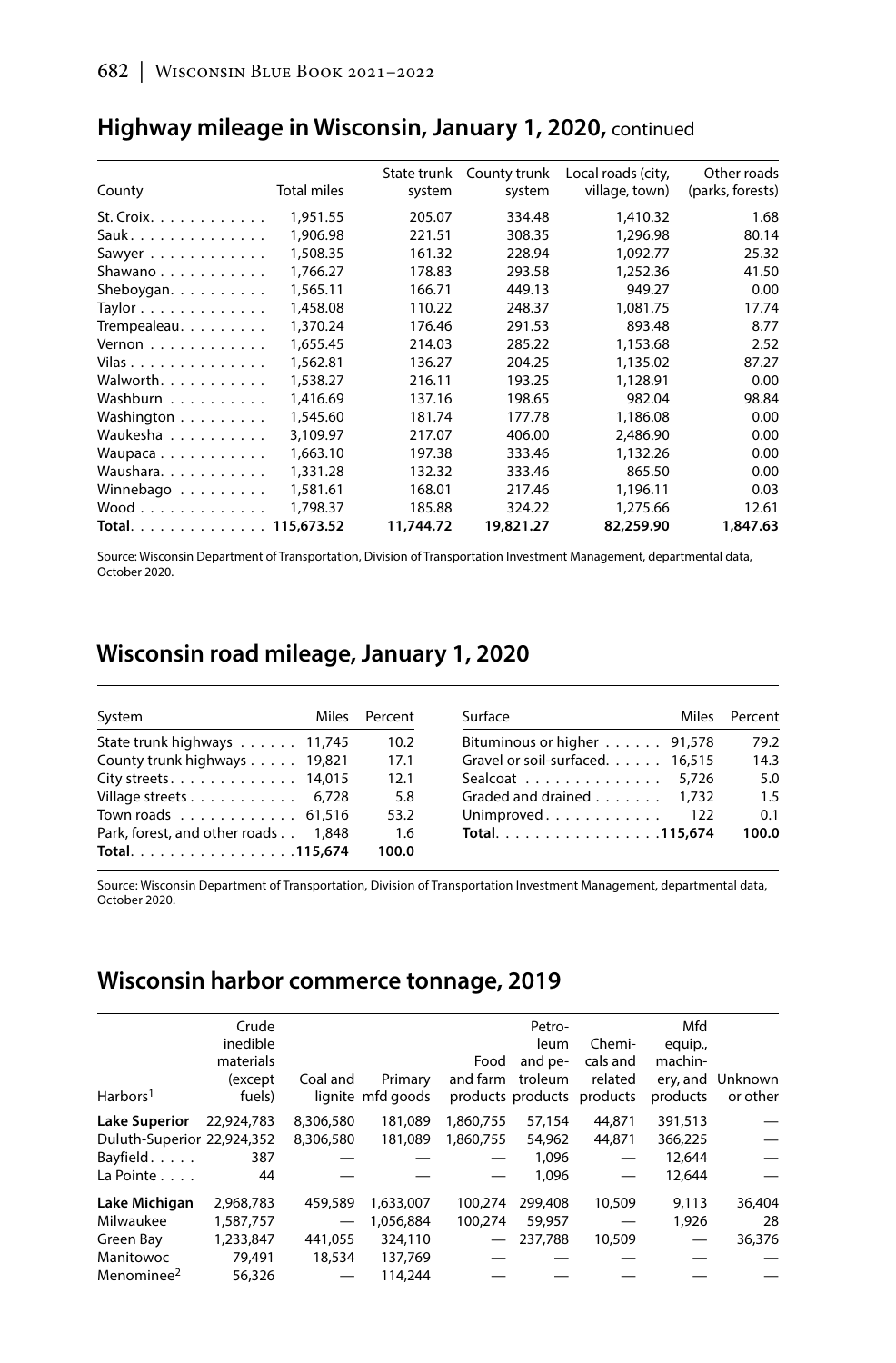|                                                        | Crude<br>inedible<br>materials |          |                              |                                              | Petro-<br>leum | Chemi-<br>Food and pe- cals and | Mfd<br>equip.,<br>machin- |                                           |
|--------------------------------------------------------|--------------------------------|----------|------------------------------|----------------------------------------------|----------------|---------------------------------|---------------------------|-------------------------------------------|
| Harbors <sup>1</sup>                                   | (except<br>fuels)              | Coal and | Primary<br>lianite mfd aoods | products products products products or other |                |                                 |                           | and farm troleum related ery, and Unknown |
| Kenosha                                                | 11,362                         |          |                              |                                              |                |                                 | 1,330                     |                                           |
| Detroit Harbor <sup>3</sup>                            |                                |          |                              |                                              | 1.663          |                                 | 5.857                     |                                           |
| Total 25,893,566 8,766,169 1,814,096 1,961,029 356,562 |                                |          |                              |                                              |                | 55,380                          | 400,626                   | 36,404                                    |

#### Wisconsin harbor commerce tonnage, 2019, continued

Note: Tonnage reported in short tons. One short ton equals 2,000 lbs.

- Represents zero; Mfd-Manufactured.

1. Harbors with reported commerce. 2. Includes tonnage handled at Marinette, Wisconsin. 3. Washington Island.

Source: U.S. Army Corps of Engineers, Navigation Data Center, Ports and Waterways (database), Calendar Year 2019, Region 3, at http://cwbi-ndc-nav.s3-website-us-east-1.amazonaws.com/files/wcsc/webpub/#/?year=2019&regionId=3 [March 2021].

# Motor vehicles in Wisconsin, by type

| Fiscal year           |           |           |                     | Trailers,<br>semi- | Motor  |              | Motor-              |        |
|-----------------------|-----------|-----------|---------------------|--------------------|--------|--------------|---------------------|--------|
| (ending June 30)      | Total     | Autos     | Trucks <sup>1</sup> | trailers           | homes  | <b>Buses</b> | cycles <sup>2</sup> | Mopeds |
| 1930.                 | 819,718   | 700,251   | 115,883             | X                  | X      | 554          | 3,030               | X      |
| 1935.                 | 722,797   | 597,197   | 116,912             | 5,634              | X      | 498          | 2,556               | X      |
| $1940. \ldots \ldots$ | 874,652   | 741,583   | 123,742             | 5,144              | X      | 675          | 3,508               | X      |
| 1945.                 | 828,425   | 676,978   | 139,591             | 6,484              | Χ      | 1,489        | 3,883               | X      |
| 1950.                 | 1,157,221 | 921,194   | 209,083             | 14,124             | X      | 2,465        | 10,355              | X      |
| 1955.                 | 1,369,636 | 1,108,084 | 227.367             | 21,643             | X      | 3,337        | 9,205               | X      |
| $1960. \ldots \ldots$ | 1,598,693 | 1,303,679 | 246,353             | 31,502             | X      | 5,184        | 11,975              | X      |
| 1965.                 | 1,867,223 | 1,517,397 | 269,771             | 44,017             | X      | 7,218        | 28,820              | Χ      |
| 1970.                 | 2,205,662 | 1,762,681 | 317,096             | 64,065             | Χ      | 8,178        | 53,642              | Χ      |
| 1975.                 | 2,737,164 | 2,096,694 | 425,854             | 91,609             | X      | 11,897       | 111,110             | X      |
| $1980. \ldots \ldots$ | 3,417,748 | 2,509,904 | 558,840             | 102,256            | 17,071 | 13,775       | 205,786             | 10,116 |
| 1985.                 | 3,372,029 | 2,310,024 | 765,852             | 72,289             | 17,195 | 10,325       | 176,023             | 20,321 |
| 1990.                 | 3,834,608 | 2,456,175 | 1,045,583           | 123,061            | 21,095 | 15,081       | 149,268             | 24,345 |
| 1995.                 | 4,285,753 | 2,464,358 | 1,391,374           | 207,042            | 22,554 | 15,593       | 161,762             | 23,070 |
| 2000.                 | 4,703,294 | 2,405,408 | 1,813,385           | 214,344            | 24,427 | 15,587       | 160,920             | 17,977 |
| 2005.                 | 5,226,584 | 2,347,042 | 2,216,863           | 342,879            | 22,598 | 12,478       | 249,979             | 34,745 |
| 2006.                 | 5,326,157 | 2,361,853 | 2,281,988           | 364,024            | 22,406 | 13,174       | 246,307             | 36,405 |
| 2007.                 | 5,428,629 | 2,357,616 | 2,333,538           | 396,229            | 21,147 | 13,516       | 266.036             | 40,547 |
| 2008.                 | 5,499,872 | 2,381,911 | 2,370,655           | 410,737            | 20,209 | 10,736       | 260,220             | 45,404 |
| 2009.                 | 5,532,953 | 2,340,991 | 2,396,470           | 417,031            | 20,039 | 12,685       | 291,164             | 54,573 |
| 2010.                 | 5,525,794 | 2,333,029 | 2,416,295           | 426,092            | 19,615 | 13,376       | 269,316             | 48,071 |
| 2011.                 | 5,564,794 | 2,300,243 | 2,445,056           | 434,782            | 18,792 | 13,745       | 296,808             | 55,368 |
| 2012.                 | 5,551,411 | 2,274,596 | 2,473,072           | 447,195            | 18,535 | 14,169       | 274,553             | 49,291 |
| 2013                  | 5,671,185 | 2,276,007 | 2,548,029           | 460,542            | 18,187 | 10,598       | 301,477             | 56,345 |
| 2014.                 | 5,697,808 | 2,255,966 | 2,609,402           | 479,237            | 18,584 | 12,615       | 275,120             | 46,884 |
| 2015.                 | 5,823,555 | 2,229,199 | 2,703,329           | 502,301            | 18,766 | 13,324       | 303,577             | 53,059 |
| 2016.                 | 5,870,311 | 2,192,295 | 2,802,029           | 525,513            | 18,760 | 13,739       | 274,787             | 43,188 |
| 2017.                 | 5,985,094 | 2,132,984 | 2,919,745           | 546,535            | 18,779 | 14,138       | 303,541             | 49,372 |
| $2018. \ldots \ldots$ | 6,047,860 | 2,080,739 | 3,050,820           | 571,827            | 19,005 | 10,164       | 275,301             | 40,004 |
| 2019.                 | 6,195,594 | 2,019,545 | 3,197,066           | 596,396            | 19,282 | 12,525       | 305,278             | 45,502 |
| 2020.                 | 6,072,320 | 1,886,351 | 3,245,480           | 604,370            | 18,199 | 12.896       | 269.431             | 35,593 |

X-Not applicable.

1. "Trucks" includes minivans and sport utility vehicles. 2. For 2020, the motorcycle total includes 96 autocycle registrations. Sources: Wisconsin Secretary of State, Biennial Report-1928-30; Wisconsin Highway Commission, Biennial Reports-1933-35, 1938-40; Wisconsin Motor Vehicle Department, Wisconsin Motor Vehicle Registrations-Fiscal Years 1944-45 through 1964-65; Wisconsin Department of Transportation, Wisconsin Motor Vehicle Registrations-Fiscal Year 1979-80, 1980, and prior issues, and Wisconsin Transportation Facts (periodical); departmental data, February 2021.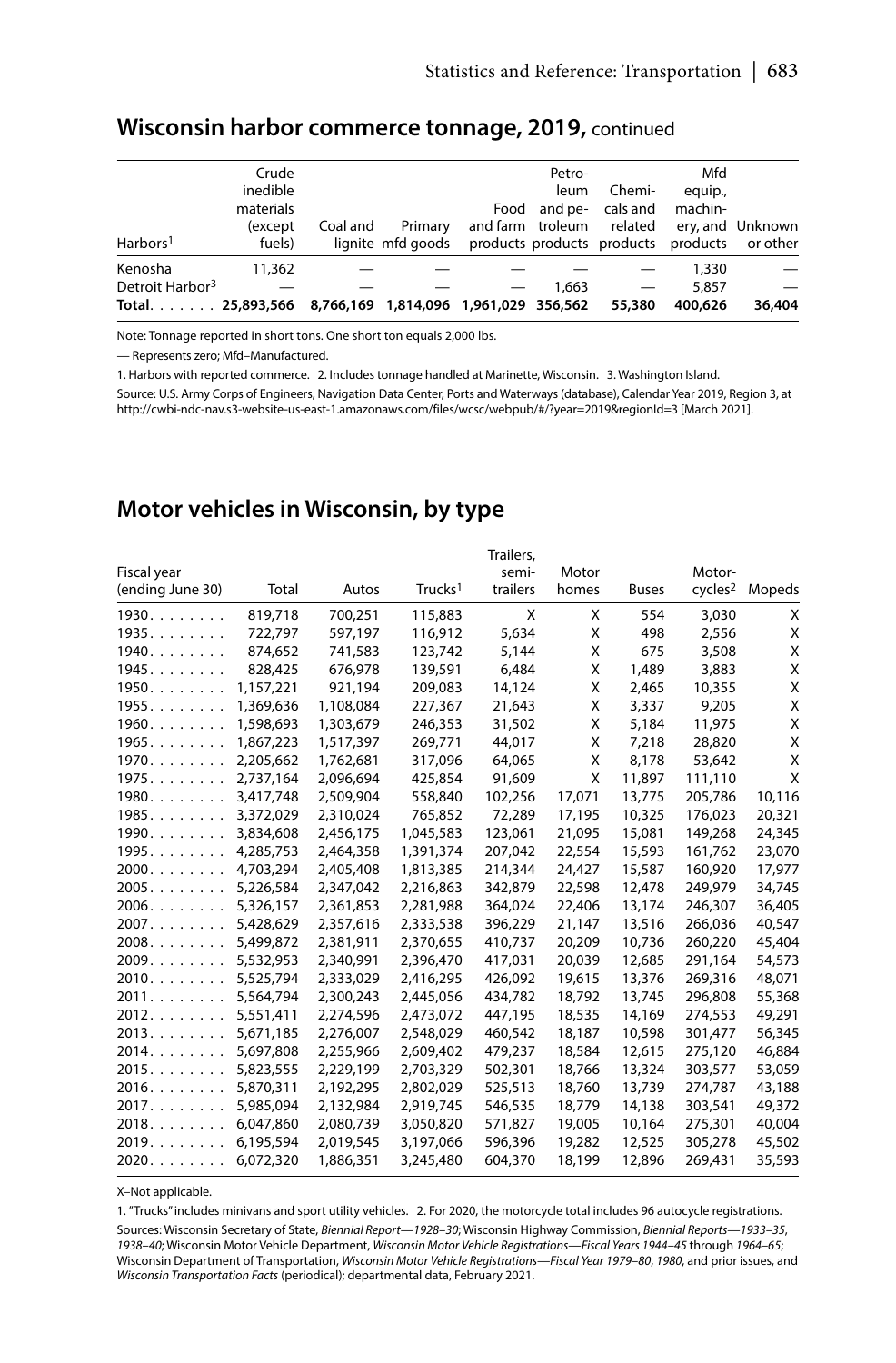|       | Total<br>licensed |         | Crashes <sup>1</sup> |        |        | Persons Persons | <b>Miles</b><br>traveled | Fatality          | Fatal<br>crash    |
|-------|-------------------|---------|----------------------|--------|--------|-----------------|--------------------------|-------------------|-------------------|
|       | drivers           | Total   | Fatal                | Injury | killed | injured         | (millions)               | rate <sup>2</sup> | rate <sup>3</sup> |
| 2001. | 3,835,549         | 125,403 | 684                  | 39,358 | 764    | 58,279          | 57,266                   | 1.33              | 1.19              |
| 2002. | 3,839,930         | 129,072 | 723                  | 39,634 | 805    | 57,776          | 58,745                   | 1.37              | 1.23              |
| 2003. | 3.933.924         | 131,191 | 748                  | 39,413 | 836    | 56.882          | 59.617                   | 1.40              | 1.25              |
| 2004. | 3,993,348         | 128,308 | 714                  | 38,451 | 784    | 55,258          | 60,398                   | 1.31              | 1.18              |
| 2005. | 4.049.450         | 125,174 | 700                  | 37.515 | 801    | 53,462          | 60.018                   | 1.33              | 1.17              |
| 2006. | 4.066.273         | 117,877 | 659                  | 35,296 | 712    | 50.236          | 59,401                   | 1.20              | 1.11              |
| 2007. | 4,075,764         | 125,123 | 655                  | 36,048 | 737    | 50,676          | 59,493                   | 1.24              | 1.10              |
| 2008. | 4.079.562         | 125,103 | 542                  | 33,766 | 587    | 46.637          | 57.462                   | 1.02              | 0.94              |
| 2009. | 4,085,833         | 109,991 | 488                  | 29,907 | 542    | 41,589          | 58,157                   | 0.93              | 0.84              |
| 2010. | 4.114.622         | 108,808 | 517                  | 29,380 | 562    | 40.889          | 59,420                   | 0.95              | 0.87              |
| 2011. | 4,142,823         | 112,516 | 515                  | 28,965 | 565    | 40,144          | 58,554                   | 0.96              | 0.88              |
| 2012. | 4,171,428         | 109,385 | 535                  | 28,453 | 601    | 39,370          | 59,087                   | 1.02              | 0.91              |
| 2013. | 4,188,194         | 118,254 | 491                  | 28,474 | 527    | 39,872          | 59,484                   | 0.89              | 0.83              |
| 2014. | 4.194.760         | 119,736 | 451                  | 28,801 | 498    | 39.701          | 60,044                   | 0.83              | 0.75              |
| 2015. | 4,206,770         | 121,613 | 513                  | 29,845 | 555    | 41,653          | 62,140                   | 0.89              | 0.83              |
| 2016. | 3,960,597         | 129,051 | 524                  | 31.066 | 588    | 43.669          | 63,870                   | 0.92              | 0.82              |
| 2017. | 4,286,263         | 139,870 | 539                  | 30,614 | 594    | 42,178          | 65,324                   | 0.91              | 0.83              |
| 2018. | 4,288,173         | 144.082 | 526                  | 29.934 | 584    | 41.092          | NA                       | NA                | <b>NA</b>         |
| 2019. | 4,296,646         | 145,288 | 511                  | 28,791 | 551    | 39,723          | 66,341                   | 0.83              | 0.77              |

#### Wisconsin motor vehicle crashes

NA-Not available.

1. A motor vehicle crash is defined as an event caused by a single variable or chain of variables. The property damage threshold for a reportable crash was raised from \$500 to \$1,000, effective January 1, 1996. 2. Number of fatalities per 100 million vehicle miles traveled. 3. Number of fatal crashes per 100 million vehicle miles traveled.

Source: Wisconsin Department of Transportation, Wisconsin Traffic Crash Facts; departmental data, December 2020.

# Wisconsin motorcycle crashes

|       | Total                |       |             | Cycle crashes      |                    |                    | Cyclist fatalities <sup>1</sup> |        |
|-------|----------------------|-------|-------------|--------------------|--------------------|--------------------|---------------------------------|--------|
|       | registered<br>cycles |       | Total Fatal | Personal<br>injury | Property<br>damage | Total <sup>2</sup> | No<br>helmet                    | Helmet |
| 2001. | 201.143              | 2,285 | 69          | 1,928              | 288                | 70                 | 53                              | 14     |
| 2002. | 198,495              | 2,184 | 73          | 1.794              | 317                | 78                 | 59                              | 15     |
| 2003. | 225,181              | 2,512 | 98          | 2,099              | 315                | 100                | 74                              | 24     |
| 2004. | 221.982              | 2.423 | 81          | 2.015              | 327                | 80                 | 60                              | 18     |
| 2005. | 239,938              | 2,680 | 91          | 2,277              | 312                | 92                 | 69                              | 22     |
| 2006. | 291.534              | 2.441 | 88          | 2,065              | 288                | 93                 | 69                              | 24     |
|       | 322,505              | 2,788 | 102         | 2,331              | 355                | 106                | 70                              | 26     |
| 2008. | 327,938              | 2,829 | 86          | 2,318              | 425                | 87                 | 66                              | 19     |
| 2009. | 355,487              | 2,345 | 82          | 1.912              | 351                | 82                 | 51                              | 27     |
| 2010. | 343,878              | 2,426 | 97          | 1,959              | 370                | 98                 | 72                              | 23     |
| 2011. | 361.893              | 2,331 | 79          | 1.877              | 375                | 80                 | 69                              | 5      |
| 2012. | 340,268              | 2,630 | 107         | 2,110              | 413                | 112                | 82                              | 25     |
| 2013. | 367,474              | 2,150 | 84          | 1,705              | 361                | 83                 | 60                              | 20     |
| 2014. | 337,637              | 2,101 | 63          | 1,696              | 342                | 67                 | 43                              | 21     |
| 2015. | 365,878              | 2,221 | 80          | 1,724              | 417                | 81                 | 63                              | 14     |
| 2016. | 334,950              | 2,250 | 78          | 1.733              | 439                | 82                 | 62                              | 17     |
| 2017. | 363,094              | 2,206 | 73          | 1,741              | 392                | 76                 | 45                              | 27     |
| 2018. | 331,356              | 2,075 | 78          | 1,609              | 388                | 81                 | 52                              | 28     |
| 2019. | 340,640              | 1,806 | 81          | 1,369              | 356                | 82                 | 53                              | 29     |

1. Number of cyclists killed includes both drivers and passengers. 2. Includes fatalities where there is no data on whether the cyclist was wearing a helmet.

Source: Wisconsin Department of Transportation, Wisconsin Traffic Crash Facts; departmental data, December 2020.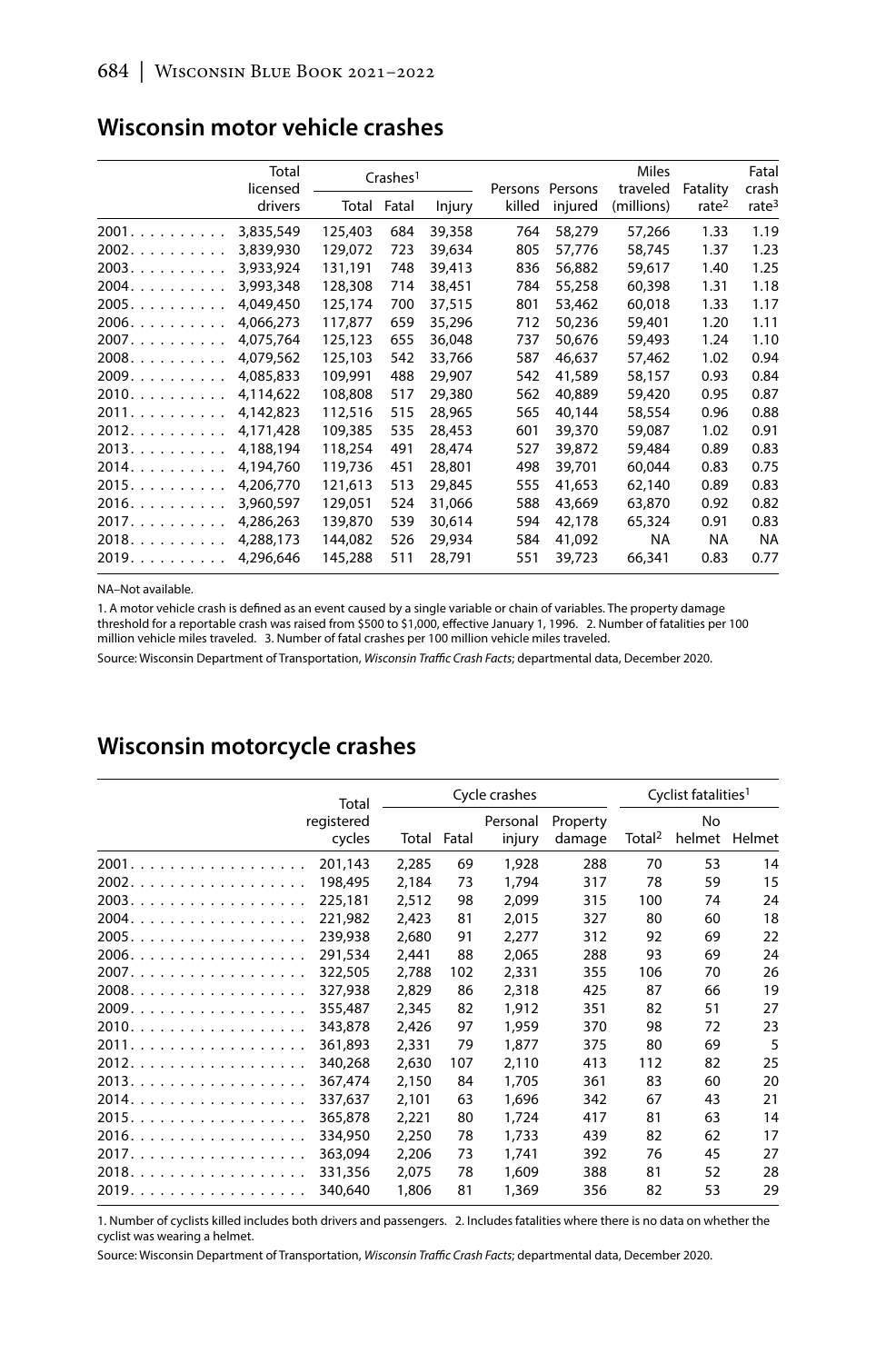|     | Total Interstate | State | County | Local |
|-----|------------------|-------|--------|-------|
| 684 | 35               | 286   | 167    | 196   |
| 723 | 44               | 310   | 171    | 198   |
| 748 | 46               | 317   | 174    | 211   |
| 714 | 47               | 298   | 155    | 214   |
| 700 | 42               | 284   | 163    | 211   |
| 659 | 34               | 294   | 128    | 203   |
| 655 | 43               | 259   | 143    | 210   |
| 542 | 32               | 225   | 119    | 166   |
| 488 | 27               | 221   | 93     | 147   |
| 517 | 32               | 230   | 105    | 150   |
| 515 | 34               | 236   | 113    | 132   |
| 535 | 26               | 242   | 103    | 164   |
| 491 | 26               | 225   | 104    | 136   |
| 451 | 23               | 198   | 85     | 145   |
| 513 | 36               | 223   | 93     | 161   |
| 524 | 31               | 211   | 110    | 172   |
| 539 | 36               | 230   | 91     | 182   |
| 526 | 30               | 235   | 108    | 153   |
| 517 | 40               | 223   | 124    | 130   |

### Fatal crashes on Wisconsin highways and roads

Source: Wisconsin Department of Transportation, Wisconsin Traffic Crash Facts; departmental data, December 2020.

## Drivers involved in crashes, 2019

|                                     | <b>Total licensed drivers</b> |                   | Drivers involved in<br>crashes <sup>1</sup> |                   |                                 | Drivers by type of crash <sup>1</sup> |                    |
|-------------------------------------|-------------------------------|-------------------|---------------------------------------------|-------------------|---------------------------------|---------------------------------------|--------------------|
| Age of drivers                      | Number                        | $%$ of<br>drivers | Number                                      | $%$ of<br>drivers | Fatal                           | Injury                                | Property<br>damage |
| 14 and under $\ldots \ldots \ldots$ |                               |                   | 74                                          | 0.0               |                                 | 21                                    | 53                 |
|                                     |                               |                   | 303                                         | 0.1               | 1                               | 31                                    | 271                |
|                                     | 33,433                        | 0.8               | 4,563                                       | 2.0               | 4                               | 479                                   | 4,080              |
|                                     | 47.100                        | 1.1               | 5,568                                       | 2.5               | 7                               | 622                                   | 4,939              |
|                                     | 53.665                        | 1.2               | 5.664                                       | 2.5               | 3                               | 679                                   | 4.982              |
|                                     | 56.374                        | 1.3               | 5.387                                       | 2.4               | 8                               | 683                                   | 4,696              |
|                                     | 59,301                        | 1.4               | 5,327                                       | 2.4               | 5                               | 744                                   | 4,578              |
|                                     | 61,010                        | 1.4               | 5,177                                       | 2.3               | 6                               | 679                                   | 4,492              |
|                                     | 62,402                        | 1.5               | 5,183                                       | 2.3               | 10                              | 697                                   | 4,476              |
|                                     | 64,459                        | 1.5               | 5.282                                       | 2.3               | 8                               | 706                                   | 4,568              |
|                                     | 66,012                        | 1.5               | 4,969                                       | 2.2               | 14                              | 658                                   | 4,297              |
| 25-34                               | 706.920                       | 16.5              | 44,240                                      | 19.5              | 70                              | 5,829                                 | 38,341             |
| $35-44$                             | 680,972                       | 15.8              | 35,012                                      | 15.5              | 57                              | 4,400                                 | 30,555             |
| 45–54.                              | 676.389                       | 15.7              | 30.056                                      | 13.3              | 59                              | 3,984                                 | 26,013             |
| $55 - 64$                           | 789.577                       | 18.4              | 29.232                                      | 12.9              | 72                              | 3,920                                 | 25,240             |
| 65-74.                              | 579.944                       | 13.5              | 16,558                                      | 7.3               | 54                              | 2,162                                 | 14,342             |
| 75-84.                              | 271,699                       | 6.3               | 7,286                                       | 3.2               | 28                              | 973                                   | 6,285              |
| 85 and over                         | 87,389                        | 2.0               | 2,072                                       | 0.9               | 12                              | 274                                   | 1,786              |
| Unknown.                            |                               |                   | 14,511                                      | 6.4               | $\hspace{0.1mm}-\hspace{0.1mm}$ | 38                                    | 14,473             |
| Total. 4,296,646                    |                               |                   | 226,464                                     |                   | 418                             | 27,579                                | 198,467            |

-Represents zero.

1. Figure indicates the number of times a driver in this age group was involved in a crash. If a driver had more than one crash, the driver would be counted more than once.

Source: Wisconsin Department of Transportation, Wisconsin Traffic Crash Facts; departmental data, December 2020.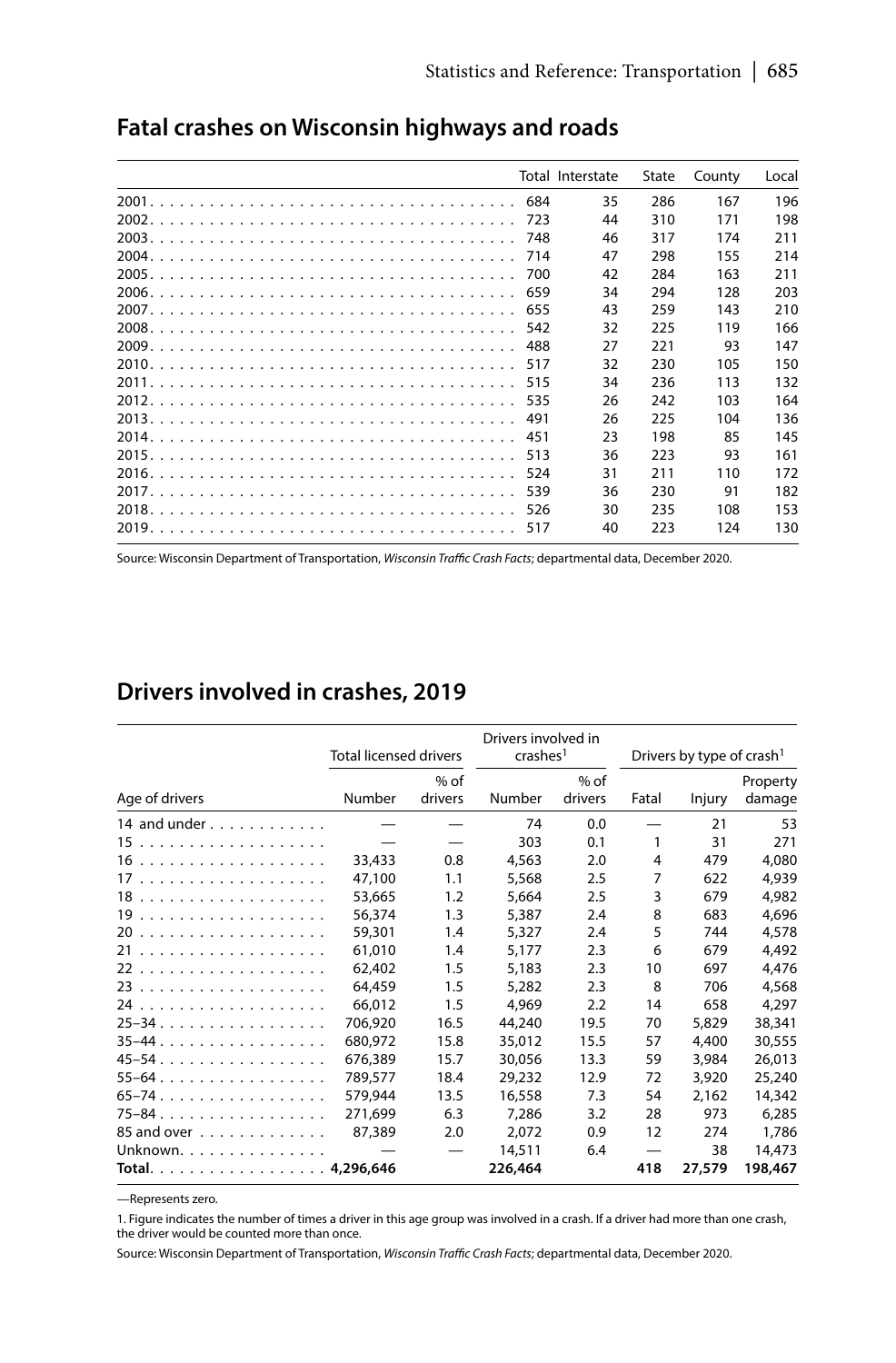|                                                                        |                                    |                       | All crashes                  |                                                  |                                                |                                   | <b>Jrban</b> crashes                   |                                                                                  |                                                              |                                 | Rural crashes                                                                                                                   |                                                                             |
|------------------------------------------------------------------------|------------------------------------|-----------------------|------------------------------|--------------------------------------------------|------------------------------------------------|-----------------------------------|----------------------------------------|----------------------------------------------------------------------------------|--------------------------------------------------------------|---------------------------------|---------------------------------------------------------------------------------------------------------------------------------|-----------------------------------------------------------------------------|
|                                                                        | Total                              | Fatal                 | lnjury                       | damage<br>Property                               | Total                                          | Fatal                             | Injury                                 | damage<br>Property                                                               | Total                                                        | Fatal                           | Injury                                                                                                                          | damage<br>Property                                                          |
| <b>Driver</b>                                                          |                                    |                       |                              |                                                  |                                                |                                   |                                        |                                                                                  |                                                              |                                 |                                                                                                                                 |                                                                             |
| Exceed speed limit                                                     |                                    |                       |                              |                                                  |                                                |                                   |                                        |                                                                                  |                                                              |                                 |                                                                                                                                 |                                                                             |
| Speed too fast for conditions                                          |                                    |                       |                              |                                                  |                                                |                                   |                                        |                                                                                  |                                                              |                                 |                                                                                                                                 |                                                                             |
| Failed to yield right-of-way.                                          |                                    |                       |                              |                                                  |                                                |                                   |                                        |                                                                                  |                                                              |                                 |                                                                                                                                 |                                                                             |
| Following too close                                                    |                                    |                       |                              |                                                  |                                                |                                   |                                        |                                                                                  |                                                              |                                 |                                                                                                                                 |                                                                             |
| Improper turn                                                          |                                    |                       |                              |                                                  |                                                |                                   |                                        |                                                                                  |                                                              |                                 |                                                                                                                                 |                                                                             |
| Unsafe backing                                                         |                                    |                       |                              |                                                  |                                                |                                   |                                        |                                                                                  |                                                              |                                 |                                                                                                                                 |                                                                             |
| Failure to control                                                     |                                    | $-5.8$                |                              |                                                  |                                                | r = w - o b w w a 4 o o - w b 5 w |                                        |                                                                                  | n 38878<br>288878887888882888888887<br>288878889788882882888 | ∞ n n o o o o o o o n m n -     |                                                                                                                                 |                                                                             |
| Ran off roadway                                                        |                                    |                       |                              |                                                  |                                                |                                   |                                        |                                                                                  |                                                              |                                 |                                                                                                                                 |                                                                             |
| Disregarded red light                                                  |                                    |                       |                              |                                                  |                                                |                                   |                                        |                                                                                  |                                                              |                                 |                                                                                                                                 |                                                                             |
| Disregarded stop sign                                                  |                                    | $a \succeq a \subset$ |                              |                                                  |                                                |                                   |                                        |                                                                                  |                                                              |                                 |                                                                                                                                 |                                                                             |
| Disregarded other traffic control                                      |                                    |                       |                              |                                                  |                                                |                                   |                                        |                                                                                  |                                                              |                                 |                                                                                                                                 |                                                                             |
| kings.<br>Disregarded other road mar                                   | $\frac{6}{2}$                      |                       |                              |                                                  |                                                |                                   |                                        |                                                                                  |                                                              |                                 |                                                                                                                                 |                                                                             |
| Improper overtaking/passing right.                                     | 367                                |                       |                              |                                                  |                                                |                                   |                                        |                                                                                  |                                                              | $\circ$ $\sim$                  |                                                                                                                                 |                                                                             |
| Improper overtaking/passing left.                                      | $\frac{1}{4}$                      |                       |                              |                                                  |                                                |                                   |                                        |                                                                                  |                                                              |                                 |                                                                                                                                 |                                                                             |
| Wrong side or wrong way                                                |                                    |                       |                              |                                                  |                                                |                                   |                                        |                                                                                  |                                                              |                                 |                                                                                                                                 |                                                                             |
| Failure to keep in designated lane                                     |                                    | 5925                  |                              |                                                  |                                                |                                   |                                        |                                                                                  |                                                              |                                 |                                                                                                                                 |                                                                             |
| Operated motor vehicle in aggressive/reck                              |                                    |                       |                              |                                                  |                                                |                                   |                                        |                                                                                  |                                                              |                                 |                                                                                                                                 |                                                                             |
| nattentive, careless or erratic manner<br>Operated motor vehicle in ir | $43,461$<br>$7,068$<br>$5,176$     |                       |                              |                                                  |                                                |                                   |                                        |                                                                                  |                                                              |                                 |                                                                                                                                 |                                                                             |
| Swerved or avoided due to wind, slippery surface, motor vehicle,       |                                    |                       |                              |                                                  |                                                |                                   |                                        |                                                                                  |                                                              |                                 |                                                                                                                                 |                                                                             |
| eť.<br>dway,<br>object, non-motorist in roa                            | 613<br>642                         |                       |                              |                                                  |                                                |                                   |                                        |                                                                                  |                                                              |                                 |                                                                                                                                 |                                                                             |
| Over-correcting/over-steerin                                           |                                    |                       |                              |                                                  |                                                |                                   |                                        |                                                                                  |                                                              |                                 |                                                                                                                                 |                                                                             |
| Racing                                                                 | $\ddot{4}$                         |                       |                              |                                                  |                                                |                                   |                                        |                                                                                  |                                                              |                                 |                                                                                                                                 |                                                                             |
| Other contributing action.                                             |                                    |                       |                              |                                                  |                                                |                                   |                                        |                                                                                  |                                                              |                                 |                                                                                                                                 |                                                                             |
| No contributing action                                                 | 3,719<br>44,725<br>2,723<br>10,395 |                       | នគ្នា គ្នា<br>ស្ថិត<br>ស្ថិត | 515<br>464<br>30.086<br>30.086<br>2,779<br>9,779 | 357<br>378 - 378<br>26,120<br>5,132<br>6,132   | 2208                              | 2010 10:00<br>2010 10:00<br>2010 10:00 | $\begin{array}{r} 301 \\ 274 \\ 1.802 \\ 1.530 \\ 1.530 \\ 5.774 \\ \end{array}$ | 25022365<br>260225<br>260225                                 | $\overline{w}$ o $\overline{r}$ |                                                                                                                                 | $714$<br>$196$<br>$130$<br>$130$<br>$130$<br>$130$<br>$14$<br>$150$<br>$15$ |
| Looked but did not see                                                 |                                    |                       |                              |                                                  |                                                |                                   |                                        |                                                                                  |                                                              |                                 |                                                                                                                                 |                                                                             |
|                                                                        |                                    |                       |                              |                                                  |                                                |                                   |                                        |                                                                                  |                                                              |                                 |                                                                                                                                 |                                                                             |
| Highway                                                                |                                    |                       |                              |                                                  |                                                |                                   |                                        |                                                                                  |                                                              |                                 |                                                                                                                                 |                                                                             |
| Backup due to prior crash.                                             |                                    |                       |                              |                                                  |                                                |                                   |                                        |                                                                                  |                                                              |                                 |                                                                                                                                 |                                                                             |
| incident<br>Backup due to prior nonrecurring                           | 869<br>552<br>3,72                 |                       |                              |                                                  |                                                |                                   |                                        |                                                                                  |                                                              |                                 |                                                                                                                                 |                                                                             |
| Backup due to regular congestion                                       |                                    |                       |                              |                                                  |                                                |                                   |                                        |                                                                                  |                                                              |                                 |                                                                                                                                 |                                                                             |
| Toll booth/plaza related                                               |                                    |                       |                              |                                                  |                                                |                                   |                                        |                                                                                  |                                                              |                                 |                                                                                                                                 |                                                                             |
| icy, snow, slush, etc.)<br>Road surface condition (wet,                | 1,770                              | 0.0040                | 247<br>1975 – 252<br>2722    | 019<br>5586<br>705<br>9586                       | $462$<br>$7,894$<br>$7,027$<br>$5,027$<br>$47$ | $\circ \circ \circ \circ$         | <u>참</u> 있음 이 있다<br>같은 없으 없            |                                                                                  | ទី<br>មីងនេះ មី<br>ភូមិ មី                                   | $\circ$ $\circ$ $\%$ $\circ$    | 1382 - 15<br>1585 - 1595<br>1595 - 1595 - 1595 - 1595 - 1595 - 1595 - 1595 - 1595 - 1595 - 1595 - 1595 - 1595 - 1595 - 1595 - 1 |                                                                             |
| Debris prior to crash                                                  |                                    |                       |                              |                                                  |                                                |                                   |                                        |                                                                                  |                                                              |                                 |                                                                                                                                 |                                                                             |

Possible contributing circumstances to Wisconsin motor vehicle crashes, 2019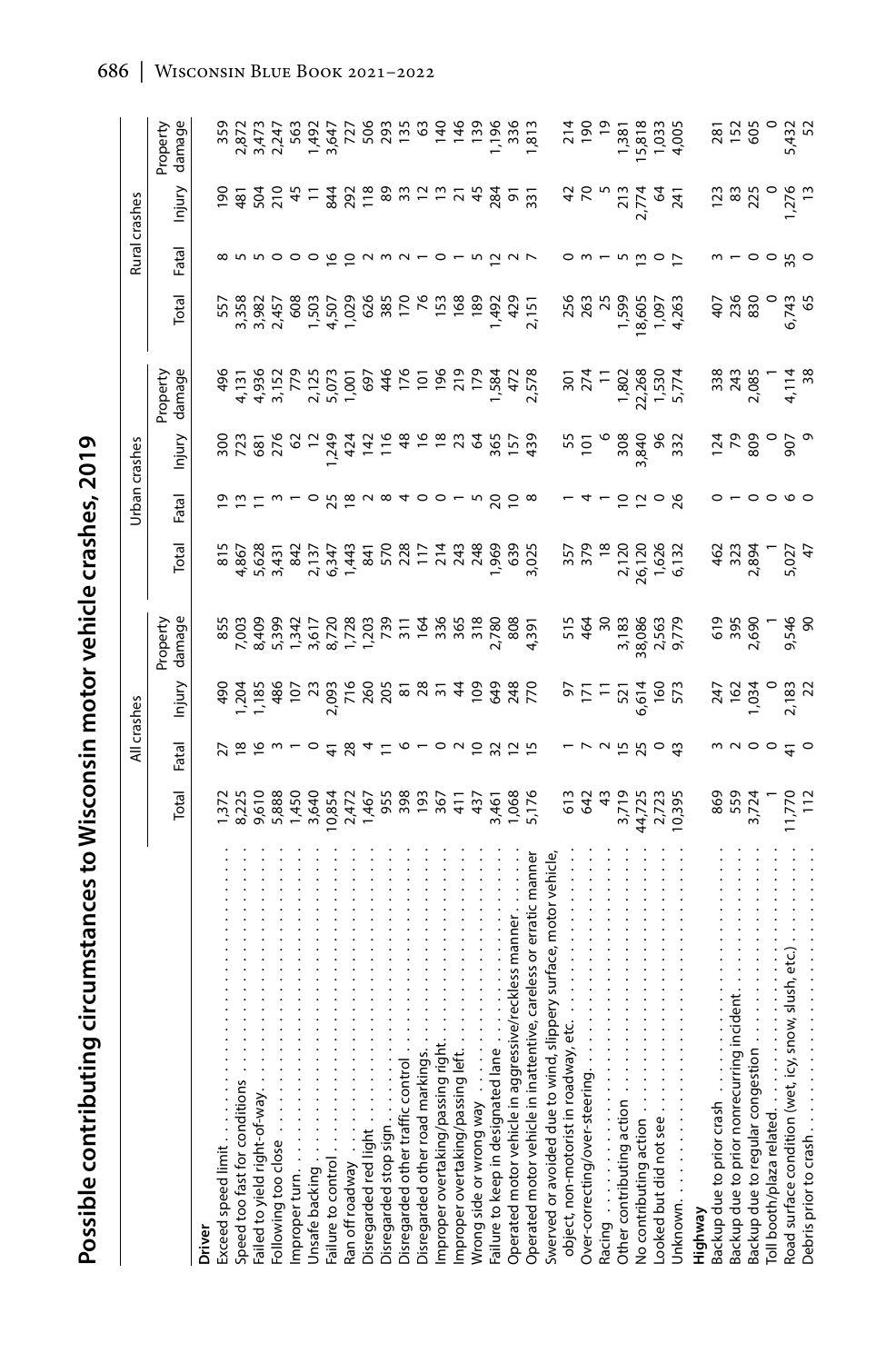| Rut, holes, bumps                                                                                                                                                                                                                                             |                                                                    |                                                 |                                                                                                                                                                                                                                                                                                                                                                                                                                    |                                     |                        |                 |                            |                                                                                                                                                                                                                                                                                                                                                                                                                                                                                                                                                             |                              |                                            |                                         |
|---------------------------------------------------------------------------------------------------------------------------------------------------------------------------------------------------------------------------------------------------------------|--------------------------------------------------------------------|-------------------------------------------------|------------------------------------------------------------------------------------------------------------------------------------------------------------------------------------------------------------------------------------------------------------------------------------------------------------------------------------------------------------------------------------------------------------------------------------|-------------------------------------|------------------------|-----------------|----------------------------|-------------------------------------------------------------------------------------------------------------------------------------------------------------------------------------------------------------------------------------------------------------------------------------------------------------------------------------------------------------------------------------------------------------------------------------------------------------------------------------------------------------------------------------------------------------|------------------------------|--------------------------------------------|-----------------------------------------|
| ntenance/utility)<br>Work zone (construction/mai                                                                                                                                                                                                              |                                                                    |                                                 |                                                                                                                                                                                                                                                                                                                                                                                                                                    |                                     |                        |                 |                            |                                                                                                                                                                                                                                                                                                                                                                                                                                                                                                                                                             |                              |                                            |                                         |
| Worn, travel-polished surface                                                                                                                                                                                                                                 |                                                                    |                                                 |                                                                                                                                                                                                                                                                                                                                                                                                                                    |                                     |                        |                 |                            |                                                                                                                                                                                                                                                                                                                                                                                                                                                                                                                                                             |                              |                                            |                                         |
| Obstruction in roadway                                                                                                                                                                                                                                        | u b 4 33 L 6 L 4 S 4 L 6 4 L 6 L 4 S 4 L 6 L 6 4 S 4 L 6 L 6 L 6 1 | o o o m o o o –                                 | st ok u st t o x o x - w b s q                                                                                                                                                                                                                                                                                                                                                                                                     | R E 4 E R E F B B B F F E 4 E 8 8 9 | 5528851248968252452525 |                 |                            | $\mathcal{S} \overset{\alpha}{\sim} \overset{\alpha}{\sim} \overset{\beta}{\sim} \overset{\beta}{\sim} \overset{\beta}{\sim} \overset{\beta}{\sim} \overset{\beta}{\sim} \overset{\beta}{\sim} \overset{\beta}{\sim} \overset{\beta}{\sim} \overset{\beta}{\sim} \overset{\beta}{\sim} \overset{\beta}{\sim} \overset{\beta}{\sim} \overset{\beta}{\sim} \overset{\beta}{\sim} \overset{\beta}{\sim} \overset{\beta}{\sim} \overset{\beta}{\sim} \overset{\beta}{\sim} \overset{\beta}{\sim} \overset{\beta}{\sim} \overset{\beta}{\sim} \overset{\beta}{\$ | nooomooo--ooon-              | SFo d 4 2 5 = 8 5 8 6 5 - - 5 4 4          | 582 292 292 392 393                     |
| tive, missing, or obscured<br>Traffic control device inopera                                                                                                                                                                                                  |                                                                    |                                                 |                                                                                                                                                                                                                                                                                                                                                                                                                                    |                                     |                        |                 |                            |                                                                                                                                                                                                                                                                                                                                                                                                                                                                                                                                                             |                              |                                            |                                         |
| Narrow shoulder                                                                                                                                                                                                                                               |                                                                    |                                                 |                                                                                                                                                                                                                                                                                                                                                                                                                                    |                                     |                        |                 |                            |                                                                                                                                                                                                                                                                                                                                                                                                                                                                                                                                                             |                              |                                            |                                         |
| ow shoulder                                                                                                                                                                                                                                                   |                                                                    |                                                 |                                                                                                                                                                                                                                                                                                                                                                                                                                    |                                     |                        |                 |                            |                                                                                                                                                                                                                                                                                                                                                                                                                                                                                                                                                             |                              |                                            |                                         |
| Soft shoulder                                                                                                                                                                                                                                                 |                                                                    |                                                 |                                                                                                                                                                                                                                                                                                                                                                                                                                    |                                     |                        |                 |                            |                                                                                                                                                                                                                                                                                                                                                                                                                                                                                                                                                             |                              |                                            |                                         |
| Nonhighway work                                                                                                                                                                                                                                               |                                                                    |                                                 |                                                                                                                                                                                                                                                                                                                                                                                                                                    |                                     |                        |                 |                            |                                                                                                                                                                                                                                                                                                                                                                                                                                                                                                                                                             |                              |                                            |                                         |
| Loose gravel                                                                                                                                                                                                                                                  |                                                                    |                                                 |                                                                                                                                                                                                                                                                                                                                                                                                                                    |                                     |                        |                 |                            |                                                                                                                                                                                                                                                                                                                                                                                                                                                                                                                                                             |                              |                                            |                                         |
| Rough pavement.                                                                                                                                                                                                                                               |                                                                    |                                                 |                                                                                                                                                                                                                                                                                                                                                                                                                                    |                                     |                        |                 |                            |                                                                                                                                                                                                                                                                                                                                                                                                                                                                                                                                                             |                              |                                            |                                         |
| Other debris                                                                                                                                                                                                                                                  |                                                                    |                                                 |                                                                                                                                                                                                                                                                                                                                                                                                                                    |                                     |                        |                 |                            |                                                                                                                                                                                                                                                                                                                                                                                                                                                                                                                                                             |                              |                                            |                                         |
| Sign obscured/miss                                                                                                                                                                                                                                            |                                                                    |                                                 |                                                                                                                                                                                                                                                                                                                                                                                                                                    |                                     |                        |                 |                            |                                                                                                                                                                                                                                                                                                                                                                                                                                                                                                                                                             |                              |                                            |                                         |
| Narrow bridge                                                                                                                                                                                                                                                 |                                                                    |                                                 |                                                                                                                                                                                                                                                                                                                                                                                                                                    |                                     |                        |                 |                            |                                                                                                                                                                                                                                                                                                                                                                                                                                                                                                                                                             |                              |                                            |                                         |
| Visibility obscured                                                                                                                                                                                                                                           | 558<br>538<br>474                                                  |                                                 |                                                                                                                                                                                                                                                                                                                                                                                                                                    |                                     |                        |                 |                            |                                                                                                                                                                                                                                                                                                                                                                                                                                                                                                                                                             |                              |                                            |                                         |
| Not applicable                                                                                                                                                                                                                                                |                                                                    |                                                 |                                                                                                                                                                                                                                                                                                                                                                                                                                    |                                     |                        |                 |                            |                                                                                                                                                                                                                                                                                                                                                                                                                                                                                                                                                             |                              |                                            |                                         |
| Other.                                                                                                                                                                                                                                                        |                                                                    |                                                 |                                                                                                                                                                                                                                                                                                                                                                                                                                    |                                     |                        |                 |                            |                                                                                                                                                                                                                                                                                                                                                                                                                                                                                                                                                             |                              |                                            |                                         |
| Vehicle                                                                                                                                                                                                                                                       |                                                                    |                                                 |                                                                                                                                                                                                                                                                                                                                                                                                                                    |                                     |                        |                 |                            |                                                                                                                                                                                                                                                                                                                                                                                                                                                                                                                                                             |                              |                                            |                                         |
| Brakes                                                                                                                                                                                                                                                        |                                                                    |                                                 |                                                                                                                                                                                                                                                                                                                                                                                                                                    |                                     |                        |                 |                            |                                                                                                                                                                                                                                                                                                                                                                                                                                                                                                                                                             |                              |                                            |                                         |
| Exhaust system                                                                                                                                                                                                                                                |                                                                    |                                                 |                                                                                                                                                                                                                                                                                                                                                                                                                                    |                                     |                        |                 |                            |                                                                                                                                                                                                                                                                                                                                                                                                                                                                                                                                                             |                              |                                            |                                         |
| Body, doors                                                                                                                                                                                                                                                   |                                                                    |                                                 |                                                                                                                                                                                                                                                                                                                                                                                                                                    |                                     |                        |                 |                            |                                                                                                                                                                                                                                                                                                                                                                                                                                                                                                                                                             |                              |                                            |                                         |
| Steering                                                                                                                                                                                                                                                      |                                                                    |                                                 |                                                                                                                                                                                                                                                                                                                                                                                                                                    |                                     |                        |                 |                            |                                                                                                                                                                                                                                                                                                                                                                                                                                                                                                                                                             |                              |                                            |                                         |
| Power train                                                                                                                                                                                                                                                   |                                                                    |                                                 |                                                                                                                                                                                                                                                                                                                                                                                                                                    |                                     |                        | 000m            |                            |                                                                                                                                                                                                                                                                                                                                                                                                                                                                                                                                                             |                              |                                            |                                         |
| Suspension.                                                                                                                                                                                                                                                   |                                                                    |                                                 |                                                                                                                                                                                                                                                                                                                                                                                                                                    |                                     |                        |                 |                            |                                                                                                                                                                                                                                                                                                                                                                                                                                                                                                                                                             |                              |                                            |                                         |
| Tires $\ldots$                                                                                                                                                                                                                                                |                                                                    |                                                 |                                                                                                                                                                                                                                                                                                                                                                                                                                    |                                     |                        |                 |                            |                                                                                                                                                                                                                                                                                                                                                                                                                                                                                                                                                             |                              |                                            |                                         |
| Wheels                                                                                                                                                                                                                                                        |                                                                    |                                                 |                                                                                                                                                                                                                                                                                                                                                                                                                                    |                                     |                        |                 |                            |                                                                                                                                                                                                                                                                                                                                                                                                                                                                                                                                                             |                              |                                            |                                         |
| Head lamps                                                                                                                                                                                                                                                    |                                                                    | $m$ 0 0 $-$ 0 0 $m$ 0 $-$ 0 $n$ 0 0 0 0 0 0 $-$ | $\overset{\mathcal{L}}{\approx}}$ 5 $\overset{\mathcal{L}}{\approx}$ 5 $\overset{\mathcal{L}}{\approx}$ 7 $\overset{\mathcal{L}}{\approx}$ 5 $\overset{\mathcal{L}}{\approx}$ 6 $\overset{\mathcal{L}}{\approx}$ 5 $\overset{\mathcal{L}}{\approx}$ 6 $\overset{\mathcal{L}}{\approx}$ 6 $\overset{\mathcal{L}}{\approx}$ 6 $\overset{\mathcal{L}}{\approx}$ 6 $\overset{\mathcal{L}}{\approx}$ 6 $\overset{\mathcal{L}}{\approx}$ | 5.58825888848858888855              |                        | $000-000000000$ | s 2006 2012 2023 2024 2025 | $\begin{array}{l} \displaystyle \frac{4}{4} \,\, \circ \,\, 8 \stackrel{1}{\simeq} \,\, \frac{1}{4} \,\, \zeta \stackrel{1}{\simeq} \, \frac{1}{4} \,\, 8 \stackrel{1}{\simeq} \,\, \frac{1}{4} \,\, \zeta \stackrel{1}{\simeq} \, 8 \stackrel{1}{\simeq} \,\, \frac{1}{4} \,\, 8 \stackrel{1}{\simeq} \,\, \frac{1}{4} \,\, \zeta \stackrel{1}{\simeq} \, 8 \stackrel{1}{\simeq} \,\, \frac{1}{4} \,\, \zeta \stackrel{$                                                                                                                                   | noo-oo <u>n</u> o-o-ooooo-on | 10 2 3 3 4 5 6 7 8 7 8 9 9 9 9 9 9 9 9 9 9 | g ° 2 5 5 4 4 5 5 5 7 5 7 5 6 7 8 5 7 8 |
| Turn signals                                                                                                                                                                                                                                                  |                                                                    |                                                 |                                                                                                                                                                                                                                                                                                                                                                                                                                    |                                     |                        |                 |                            |                                                                                                                                                                                                                                                                                                                                                                                                                                                                                                                                                             |                              |                                            |                                         |
| Tail lamps is a significant                                                                                                                                                                                                                                   |                                                                    |                                                 |                                                                                                                                                                                                                                                                                                                                                                                                                                    |                                     |                        |                 |                            |                                                                                                                                                                                                                                                                                                                                                                                                                                                                                                                                                             |                              |                                            |                                         |
| Stop lamps                                                                                                                                                                                                                                                    |                                                                    |                                                 |                                                                                                                                                                                                                                                                                                                                                                                                                                    |                                     |                        |                 |                            |                                                                                                                                                                                                                                                                                                                                                                                                                                                                                                                                                             |                              |                                            |                                         |
| Windows/windshield                                                                                                                                                                                                                                            |                                                                    |                                                 |                                                                                                                                                                                                                                                                                                                                                                                                                                    |                                     |                        |                 |                            |                                                                                                                                                                                                                                                                                                                                                                                                                                                                                                                                                             |                              |                                            |                                         |
|                                                                                                                                                                                                                                                               |                                                                    |                                                 |                                                                                                                                                                                                                                                                                                                                                                                                                                    |                                     |                        |                 |                            |                                                                                                                                                                                                                                                                                                                                                                                                                                                                                                                                                             |                              |                                            |                                         |
| Wipers                                                                                                                                                                                                                                                        |                                                                    |                                                 |                                                                                                                                                                                                                                                                                                                                                                                                                                    |                                     |                        |                 |                            |                                                                                                                                                                                                                                                                                                                                                                                                                                                                                                                                                             |                              |                                            |                                         |
| safety chains.<br>Coupling device/trailer hitch                                                                                                                                                                                                               |                                                                    |                                                 |                                                                                                                                                                                                                                                                                                                                                                                                                                    |                                     |                        |                 |                            |                                                                                                                                                                                                                                                                                                                                                                                                                                                                                                                                                             |                              |                                            |                                         |
| Disabled due to prior crash.                                                                                                                                                                                                                                  |                                                                    |                                                 |                                                                                                                                                                                                                                                                                                                                                                                                                                    |                                     |                        |                 |                            |                                                                                                                                                                                                                                                                                                                                                                                                                                                                                                                                                             |                              |                                            |                                         |
| Other disabled                                                                                                                                                                                                                                                |                                                                    |                                                 |                                                                                                                                                                                                                                                                                                                                                                                                                                    |                                     |                        |                 |                            |                                                                                                                                                                                                                                                                                                                                                                                                                                                                                                                                                             |                              |                                            |                                         |
| Other $\ldots$ $\ldots$ $\ldots$                                                                                                                                                                                                                              |                                                                    |                                                 |                                                                                                                                                                                                                                                                                                                                                                                                                                    |                                     |                        |                 |                            |                                                                                                                                                                                                                                                                                                                                                                                                                                                                                                                                                             |                              |                                            |                                         |
| ber of times a possible contributing circumstance was cited and not the total number of accidents.<br>Tansportation, Wisconsin Traffic Crash Facts; departmental data, December 2020<br>Note: Numbers represent the numi<br>Source: Wisconsin Department of T |                                                                    |                                                 |                                                                                                                                                                                                                                                                                                                                                                                                                                    |                                     |                        |                 |                            |                                                                                                                                                                                                                                                                                                                                                                                                                                                                                                                                                             |                              |                                            |                                         |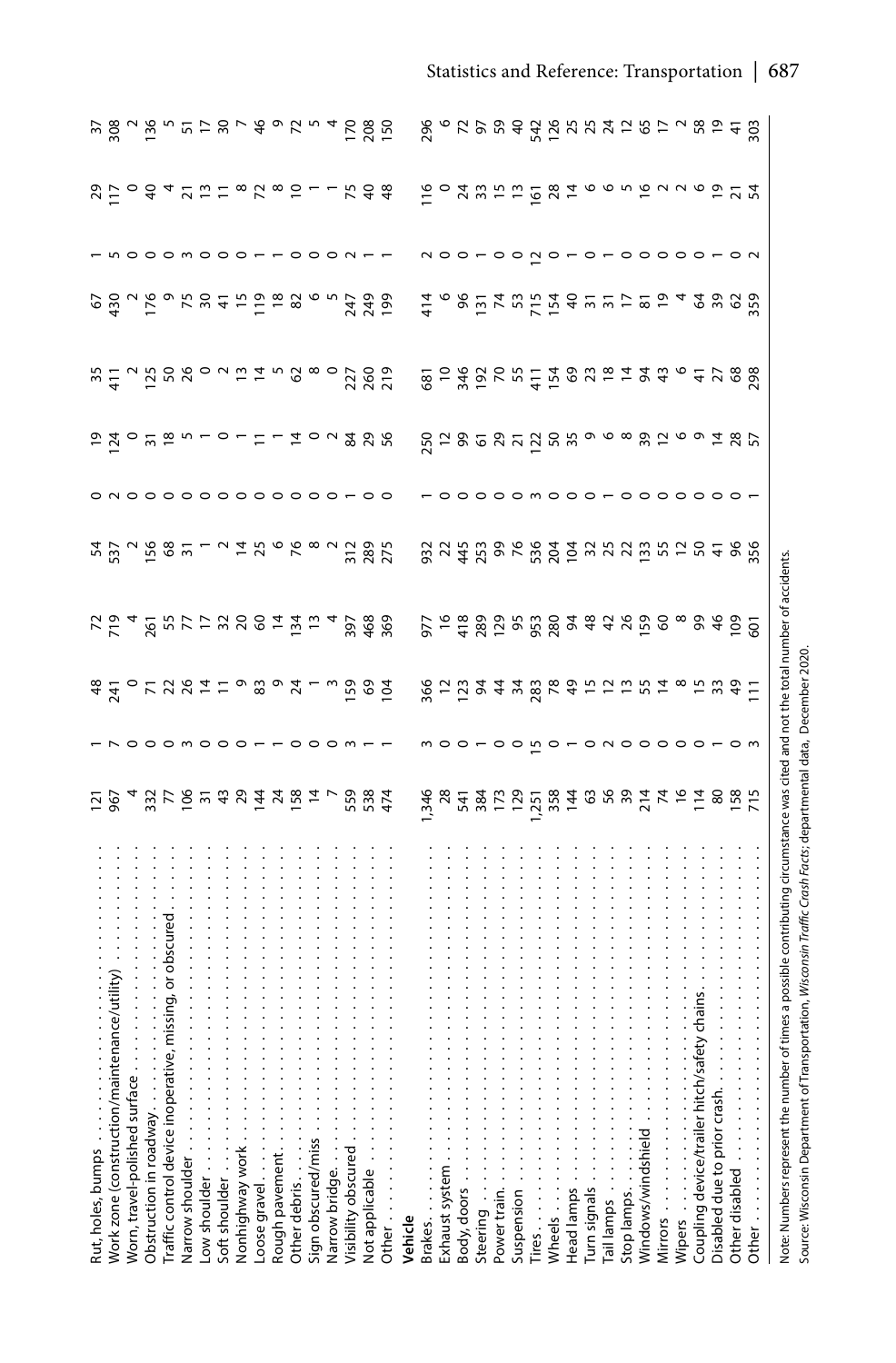| Urban bus                     | Rural/commuter bus                     | Shared-ride taxi <sup>1</sup> |                          |
|-------------------------------|----------------------------------------|-------------------------------|--------------------------|
| Appleton                      | Bay Area Rural Transit                 | Baraboo                       | Plover                   |
| Beloit                        | Dunn County                            | Beaver Dam                    | Portage                  |
| Eau Claire                    | Kenosha County <sup>2</sup>            | <b>Berlin</b>                 | Prairie du Chien         |
| Fond du Lac                   | La Crosse County <sup>2</sup>          | <b>Black River Falls</b>      | Prairie du Sac/          |
| Green Bay                     | Lac du Flambeau Tribe                  | Chippewa Falls                | Sauk City                |
| Janesville                    | Manitowoc <sup>5</sup>                 | Clark County/Neillsville      | Reedsburg                |
| Kenosha                       | Menominee Regional Transit             | Clintonville                  | Rhinelander              |
| Madison                       | Oneida Tribe                           | Edgerton                      | <b>Richland Center</b>   |
| Milwaukee County <sup>2</sup> | <b>Oneida-Vilas Counties Transit</b>   | Fort Atkinson                 | Ripon                    |
| Monona <sup>2</sup>           | Commission                             | <b>Grant County</b>           | <b>River Falls</b>       |
| Oshkosh                       | Ozaukee County Express <sup>3</sup>    | Hartford                      | Shawano                  |
| Racine <sup>3</sup>           | Platteville <sup>3</sup>               | Jefferson                     | Stoughton                |
| Sheboygan                     | Racine Commuter <sup>3</sup>           | La Crosse County              | Sun Prairie <sup>6</sup> |
| Superior <sup>4</sup>         | <b>Rusk County</b>                     | Lake Mills                    | Tomah                    |
| Waukesha (city) <sup>2</sup>  | Sauk County                            | Marinette                     | Viroqua/Westby           |
| Waukesha County <sup>2</sup>  | Sawyer County                          | Marshfield                    | <b>Walworth County</b>   |
| Wausau                        | Stevens Point <sup>5</sup>             | Mauston                       | <b>Washington County</b> |
|                               | Verona                                 | Medford                       | Watertown                |
|                               | Washington County Express <sup>2</sup> | Monroe                        | Waupaca                  |
|                               |                                        | New Richmond                  | Waupun                   |
|                               |                                        | Onalaska                      | West Bend                |
|                               |                                        | <b>Ozaukee County</b>         | Whitewater               |
|                               |                                        |                               | <b>Wisconsin Rapids</b>  |

#### Mass transit systems in Wisconsin, January 2021

1. Taxi services are privately contracted except for Grant County and the City of Hartford, where they are publicly owned and operated. 2. Privately contracted. (Note: The private service in Waukesha County is an inter-urban service. Waukesha (city) and Waukesha (county) have merged to form Waukesha Metro Transit.) 3. Privately managed. 4. Contracted with Duluth Transit Authority. 5. Moved to "rural" funding tier under WisDOT's criteria for service areas of less than 50,000 in population. 6. Sun Prairie also providing commuter bus service through contract with Madison Metro.

Source: Wisconsin Department of Transportation, Division of Transportation Investment Management, departmental data, February 2021.

### Wisconsin urban transit systems

| (1,000) | Revenue miles Revenue passengers Operating revenue <sup>1</sup><br>(1,000) | (51,000) |
|---------|----------------------------------------------------------------------------|----------|
| 53,362  | 288,996                                                                    | 22.692   |
| 42.807  | 169,129                                                                    | 23.134   |
| 34,950  | 130,299                                                                    | 20,665   |
| 32,330  | 110.979                                                                    | 20.457   |
| 28.371  | 80.172                                                                     | 22.078   |
| 26.119  | 63.587                                                                     | 22,454   |
| 33.943  | 88.756                                                                     | 29.631   |
| 31,829  | 79,540                                                                     | 39,635   |
| 33.685  | 78,215                                                                     | 39,594   |
| 30,734  | 71.875                                                                     | 50.171   |
| 42,447  | 89,821                                                                     | 58,785   |
| 46.755  | 87.729                                                                     | 60.299   |
| 48,322  | 84.874                                                                     | 64,263   |
| 47.753  | 81.650                                                                     | 61.868   |
| 46.696  | 81,812                                                                     | 65.621   |
| 52,163  | 83,545                                                                     | 67,628   |
| 51,700  | 83,913                                                                     | 72,896   |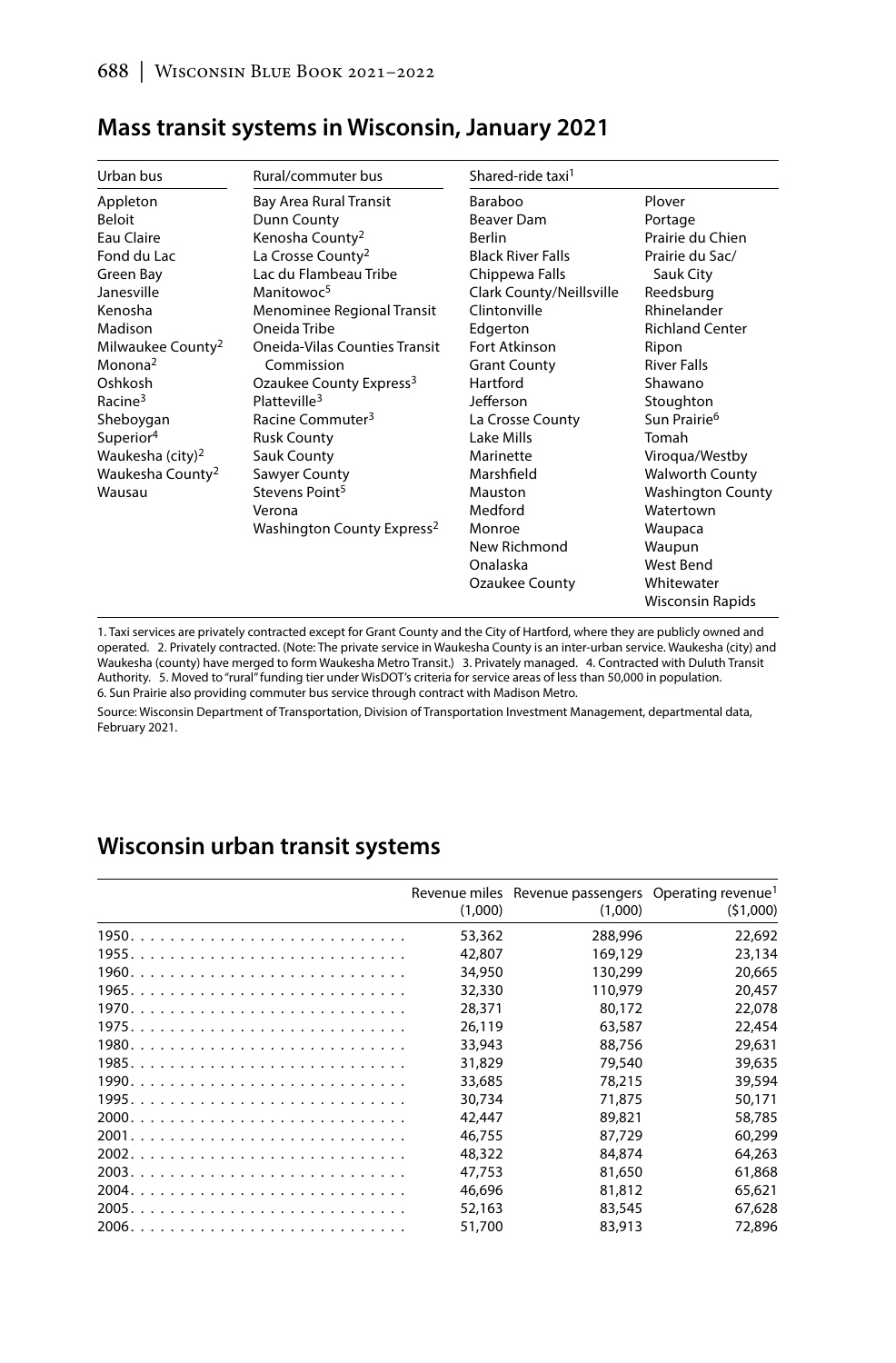| (1.000) | Revenue miles Revenue passengers Operating revenue <sup>1</sup><br>(1.000) | (51,000) |
|---------|----------------------------------------------------------------------------|----------|
| 51,748  | 81,229                                                                     | 77.236   |
| 52,439  | 82,953                                                                     | 83,263   |
| 52,488  | 77,510                                                                     | 82,570   |
| 52,579  | 74,717                                                                     | 87,288   |
| 52,316  | 77.533                                                                     | 82,640   |
| 51,214  | 75,290                                                                     | 83,005   |
| 50,973  | 74.694                                                                     | 83,522   |
| 52,003  | 72,281                                                                     | 76,310   |
| 53,268  | 67.281                                                                     | 71,737   |
| 52,816  | 63,346                                                                     | 68,149   |
| 54.078  | 59,955                                                                     | 68,422   |
| 52,834  | 57,913                                                                     | 71,368   |
| 53,202  | 54.046                                                                     | 69,426   |

### Wisconsin urban transit systems, continued

1. As recognized by the Wisconsin Department of Transportation.

Sources: Wisconsin Department of Transportation, departmental data through January 2021; (former) Division of Transportation Assistance Wisconsin Urban Bus System Annual Report 1989 and prior issues.

# Railroad mileage, usage, and revenue in Wisconsin

|                | No. of | Mileage operated<br>in Wisconsin <sup>1</sup> |                    |           | Freight traffic        |                     |            | Passenger traffic  |                   |  |  |
|----------------|--------|-----------------------------------------------|--------------------|-----------|------------------------|---------------------|------------|--------------------|-------------------|--|--|
|                | rail-  |                                               |                    | Tons      | Ton-miles <sup>4</sup> | Revenue             | Passengers | Miles <sup>5</sup> | Revenue           |  |  |
|                | roads  | Road <sup>2</sup>                             | Track <sup>3</sup> | (1,000)   | (1,000)                | (51,000)            | (1,000)    | (1,000)            | (51,000)          |  |  |
| 1920.          | 35     | 7,546                                         | 11,615             | 100.991   |                        | 9.052.084 92.826.00 | 20.188     |                    | 960.569 28.646.00 |  |  |
| 1930           | 27     | 7,231                                         | 11,583             | 83.672    | 6.908.656              | 78,747              | 4.799      | 466.154            | 14,071            |  |  |
| 1940           | 22     | 6,646                                         | 10,484             | 87,980    | 6,910,647              | 69,941              | 3,952      | 445,938            | 8,201             |  |  |
| 1950           | 20     | 6,337                                         | 10,000             | 121,576   | 10,850,178             | 141,762             | 5,575      | 646,353            | 14,933            |  |  |
| 1960           | 18     | 6,195                                         | 9,625              | 93,475    | 9,096,855              | 134,065             | 3,127      | 383,457            | 9,800             |  |  |
| 1970           | 15     | 5,965                                         | 9,127              | 97,130    | 13,432,055             | 191,764             | 1,463      | 138,572            | 4,264             |  |  |
| $1980^6$       | 21     | 5,192                                         | 7,990              | 101,008   | 14,727,522             | 453,977             | 174        | 1,122              | 54                |  |  |
| 1990           | 15     | 4,415                                         | 6,125              | 116.099   | 14,436,776             | 455,541             | 112        | 783                | 63                |  |  |
| 2000           | 12     | 3,548                                         | 4,956              | 151,573   | 21,321,266             | 580,678             | <b>NA</b>  | <b>NA</b>          | <b>NA</b>         |  |  |
| 2001           | 13     | 3,699                                         | 5,107              | 158,881   | 25,922,949             | 700,258             | <b>NA</b>  | <b>NA</b>          | <b>NA</b>         |  |  |
| 2002           | 12     | 3,688                                         | 5,095              | <b>NA</b> | 21.417.016             | 704.167             | <b>NA</b>  | <b>NA</b>          | <b>NA</b>         |  |  |
| 2003           | 11     | 3,450                                         | 4,643              | 118,387   | 26.092.960             | 667,736             | <b>NA</b>  | <b>NA</b>          | <b>NA</b>         |  |  |
| 2004.          | 11     | 3,417                                         | 4,610              | 106.719   | 27.408.816             | 713.951             | NA         | <b>NA</b>          | <b>NA</b>         |  |  |
| 2005           | 11     | 3,417                                         | 4,614              | 109.214   | 27.966.142             | 715,206             | <b>NA</b>  | <b>NA</b>          | <b>NA</b>         |  |  |
| $2006. \ldots$ | 12     | 3,432                                         | 4,634              | 114,609   | 28.024.633             | 717,421             | <b>NA</b>  | <b>NA</b>          | <b>NA</b>         |  |  |
| $2007. \ldots$ | 12     | 3,430                                         | 4,585              | 109,210   | 22.942.906             | 737.119             | NA         | <b>NA</b>          | <b>NA</b>         |  |  |
| 2008.          | 12     | 3,417                                         | 4,560              | 109,207   | 22.906.152             | 784,264             | NA         | <b>NA</b>          | <b>NA</b>         |  |  |
| 2009.          | 10     | 3,417                                         | 4,571              | 107.146   | 20.456.847             | 762,649             | NA         | <b>NA</b>          | <b>NA</b>         |  |  |
| 2010           | 10     | 3,408                                         | 4,594              | 108,206   | 21,394,264             | 771,203             | <b>NA</b>  | <b>NA</b>          | <b>NA</b>         |  |  |
| 2011           | 10     | 3,402                                         | 4,606              | 106,527   | 24,891,634             | 971,369             | NA         | <b>NA</b>          | <b>NA</b>         |  |  |
| 2012.          | 9      | 3,482                                         | 4,669              | 111.472   | 25,972,105             | 1.146.602           | <b>NA</b>  | <b>NA</b>          | <b>NA</b>         |  |  |
| 2013           | 9      | 3,489                                         | 4,676              | 126.154   | 28,734,278             | 1,288,345           | NA         | <b>NA</b>          | <b>NA</b>         |  |  |
| 2014.          | 9      | 3,482                                         | 4,668              | 135,210   | 30,455,440             | 1,511,135           | <b>NA</b>  | <b>NA</b>          | <b>NA</b>         |  |  |
| 2015           | 9      | 3,005                                         | 4,176              | 130,219   | 29,220,895 1,237,662   |                     | <b>NA</b>  | <b>NA</b>          | <b>NA</b>         |  |  |
| 2016.          | 9      | 3,018                                         | 4,189              | 114,986   | 27,804,936             | 994,275             | NA         | <b>NA</b>          | <b>NA</b>         |  |  |
| $2017. \ldots$ | 9      | 2.995                                         | 4,111              | 138,393   | 31,589,253 1,155,539   |                     | <b>NA</b>  | <b>NA</b>          | <b>NA</b>         |  |  |